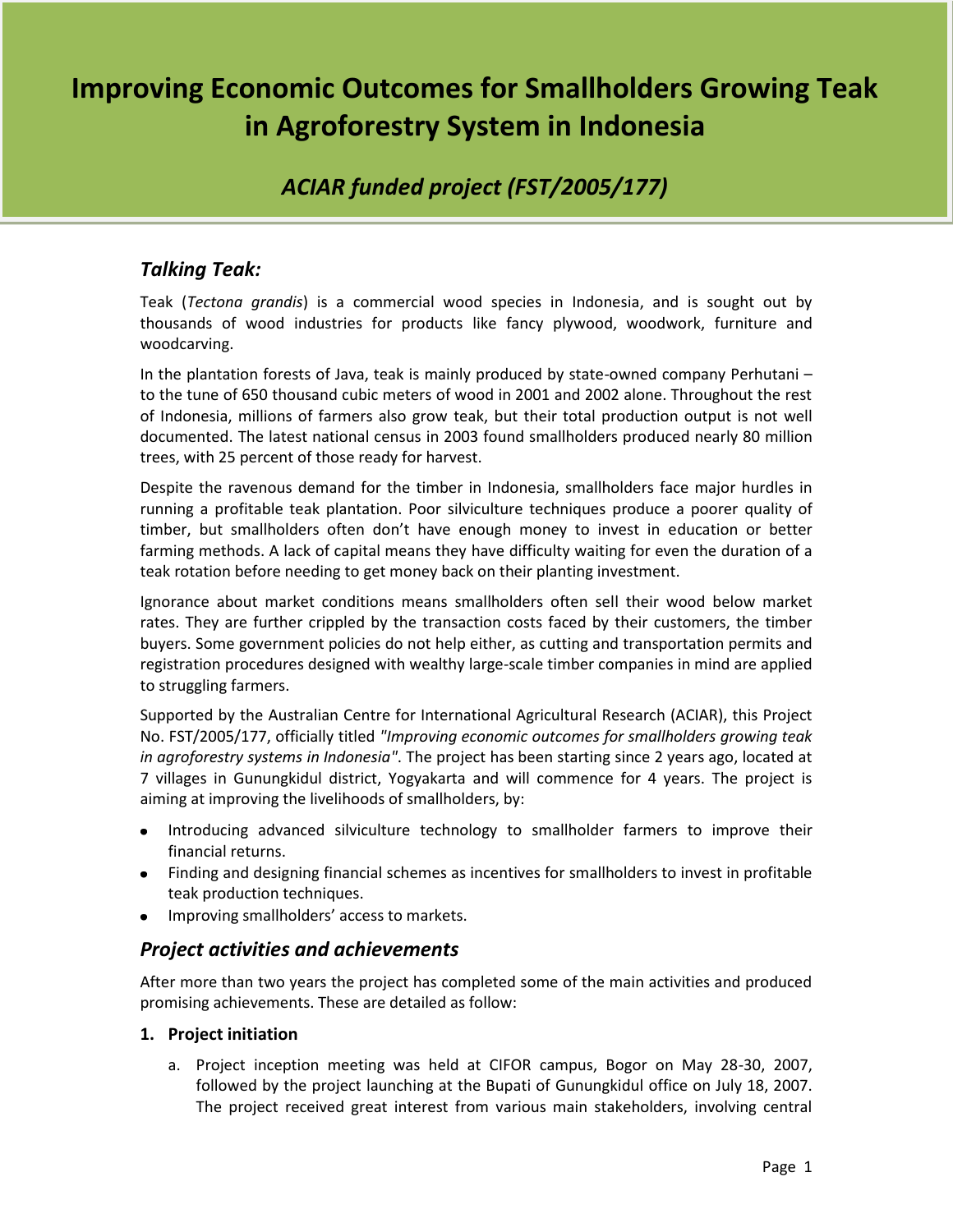government institutions (The Directorate General of Production Forest Development and The Directorate General of Land Rehabilitation and Social Forestry, all within the Ministry of Forestry office, and the office of Ministry of Cooperatives and Small and Medium Enterprise); local governments from the Province of Yogyakarta and the District of Gunungkidul; Bogor Agriculture University (Institut Pertanian Bogor); State owned company of Perum Perhutani; NGOs (WWF, PKHR and Arupa), local community representative, and from the project partners itself which also come from various research organizations (CIFOR, The World Agroforestry Center, Inter-CAFE IPB, The Australian National University and The Forestry Research and Development Agency/FORDA, the Ministry of Forestry). The project received strong supports from the local government from the District of Gunungkidul.

- b. Household surveys were conducted at project sites at seven selected villages in Gunungkidul district during August and September 2007. The surveys were intended for collecting baseline data of the rural livelihood and general understanding of the current smallholder teak management practices. Around 275 household respondents were interviewed and the data has been compiled and being analyzed. Some preliminary findings have been presented to the main stakeholders in Gunungkidul during the second project annual meeting on 8 May 2009.
- c. A short (16 minutes) documentary film entitled "Teak Farm for the Future" was produced and launched in May 2008. The film briefly tells the story of the important roles of smallholder teak plantations for rural livelihood in Gunungkidul area and highlights the scope of project research activities.

#### **2. Advancing silviculture technology on smallholder teak plantation**

a. A study visit of project scientists and smallholder representatives to Perhutani's industrial teak plantations at Cepu, as well as community teak plantations at surrounding Gunungkidul area was held in November 2007. The study visit was followed by holding a Focus Group Discussions (FGD) at Wonosari-Gunungkidul in December



*Bringing smallholder teak growers to visit commercial teak plantations inspired smallholders to change their silviculture practices on their teak plantations.*

2007, attended by over 60 smallholder representatives. Through these activities, smallholders were exposed to 'best practices' for teak management. Some farmers, for example, were impressed by the potential growth of teak when they are properly managed as they have seen during the study visits. Farmer group discussions which were facilitated by the project provided farmers with new knowledge and information.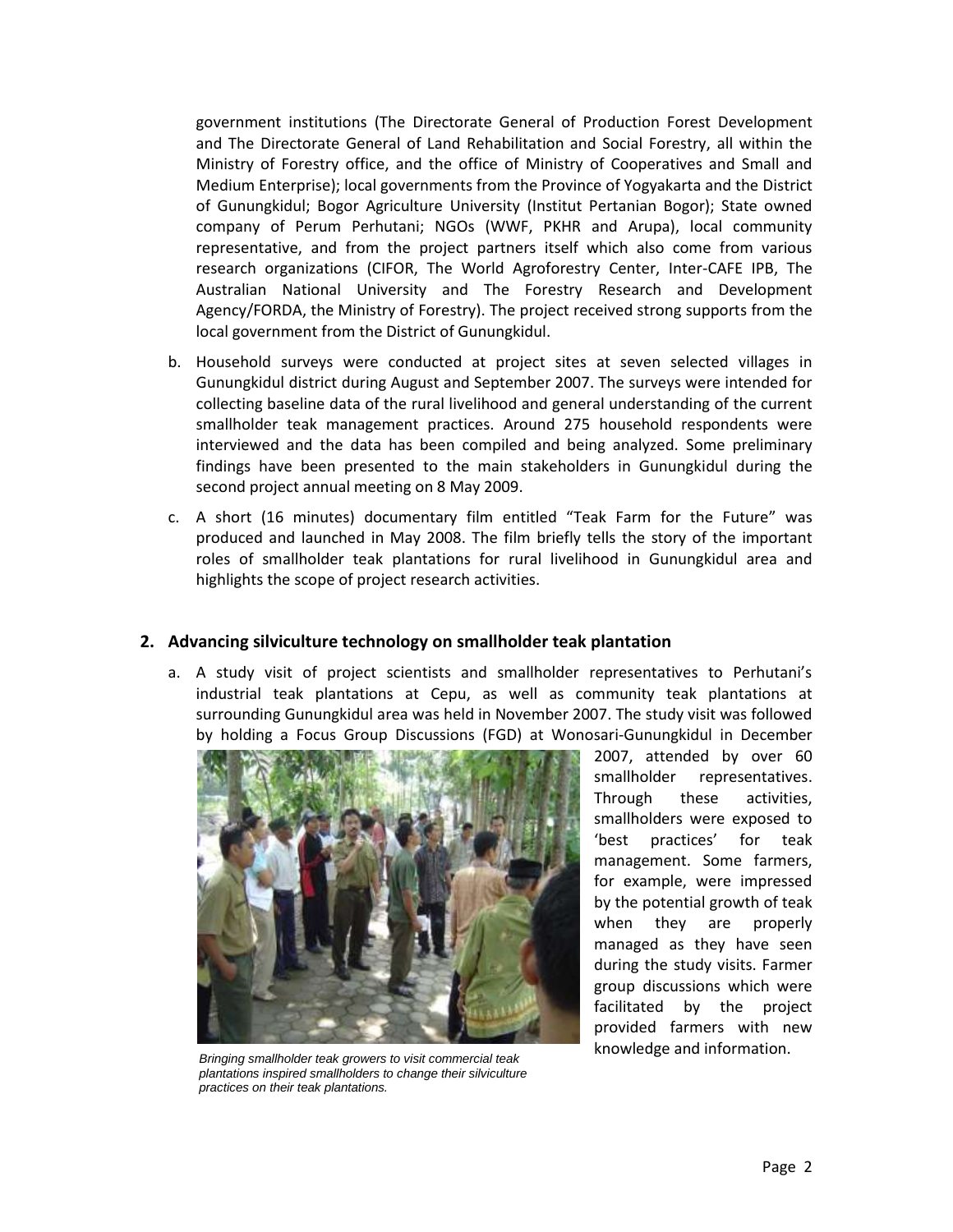- b. An inventory of smallholder teak farms was taken over February and March 2008. The inventory is objected to document the existing condition of farmers' teak systems and to cross-check the collected data from the household surveys. Data on existing conditions of farmers teak systems from 227 parcels of land (in total 20.5 ha) have been documented, providing a valuable crosscheck to the household survey data.
- c. Six Farmer's Demonstration Trials (FDT) was established, participatively by smallholders at three sub districts, i.e. Karangmojo, Purwosari and Paliyan in September and November 2008. The FDTs are objected to identify the 'best bet' silvicultural practices suitable to smallholder conditions. The FDTs are also useful to demonstrate the advantages of teak silvicultural management (thinning and pruning practices) to farmers. The trials are monitored on 6 monthly bases through the end of the project.



*Farmers Demonstration Trial provides avenue for smallholders on how to apply best practices on their teak plantations.*

- d. On-site training in silviculture was conducted during the establishment of FDTs. Farmers were involved in the activities and practiced silviculture techniques, including pruning, thinning, coppice management, and other methods of stand measurements.
- e. Manual of silviculture practices for smallholder teak plantations was drafted and tested. The manual was developed based on review of secondary sources (references), current management practices by smallholders, and expertise of project team members. The draft manual was then field tested by farmers and forestry extension officers. Once after it is finalized, the manual will serve as practical guidelines for smallholders to apply best practices on their teak plantations.

#### **3. Finding and designing micro finance schemes for smallholder teak growers**

a. A financial survey of smallholder teak management practices was completed in September 2008. The survey interviewed and recorded data from 31 smallholder teak producers on the production input costs and household income, including the income share from teak wood sales. Data was being analyzed and some preliminary findings have been presented during the second project annual meeting.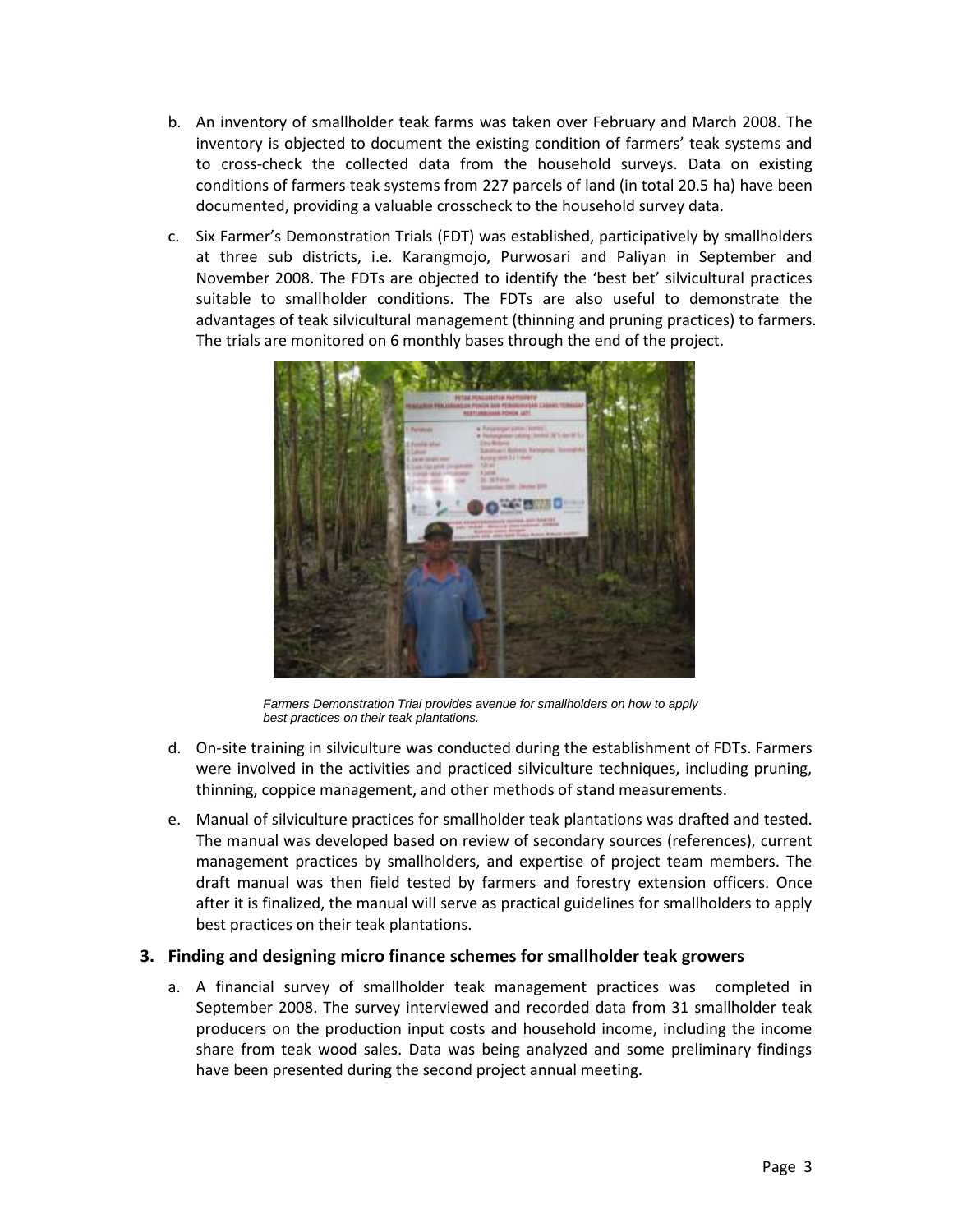- b. An indepth survey on 44 household repondents has been completed during  $1 5$ November 2008. The survey was objected to gain more understanding on factors affecting household access to credit sources.
- c. On site training on book keeping system and farmer's collective action was provided by the project team to nine community groups in the project sites during  $9 - 12$  February 2009. The community groups include the Women group Bulusari (Katongan village), farmers' business group or *Kelompok Usaha Bersama/KUBE* Berkah (Gelaran I-Bejiharjo village) and farmers' groups Sumber Makmur (Candirejo village), Sedyo Mulyo (Gelaran II-Bejiharjo village), Sumber Rejeki (Karang Duwet village), Gunung Sari II (Karangasem village), Tri Lestari (Giri Purwo village), Marsudi Karyo (Giripanggung village) and Murah (Dadapayu village). The training helped farmers to improve their capacity on collective actions.
- d. Facilitation was provided to community groups to form a micro finance organization. Project team helped farmers during the establishment process, that include facilitation during farmers meetings, providing information related to different kinds of micro finance schemes, assisting farmers group on formulating organization vission and missions and helping the group on setting up organization statutes and bylaws. As a result, a micro finance organization known as *Lembaga Keuangan Mikro Gunung Seribu* was established with ten farmer groups as the first members. Each group agreed to deposit Rp 150,000 as the initial saving. The project provided loan of Rp 30 million with zero interest to the organization to help it running and developing.



*Facilitating farmers' groups to establish a micro finance organization will help on strengthening smallholder' collective actions on improving their teak plantations*

#### **4. Improving smallholder's access to market**

a. A rapid market appraisal (RMA) and market surveys were conducted in July - December 2007 to understand market characteristics and identify some key marketing problems faced by farmers and local traders (middlemen). The survey collected data related to business profiles, market channel and market specifications and the marketing costs.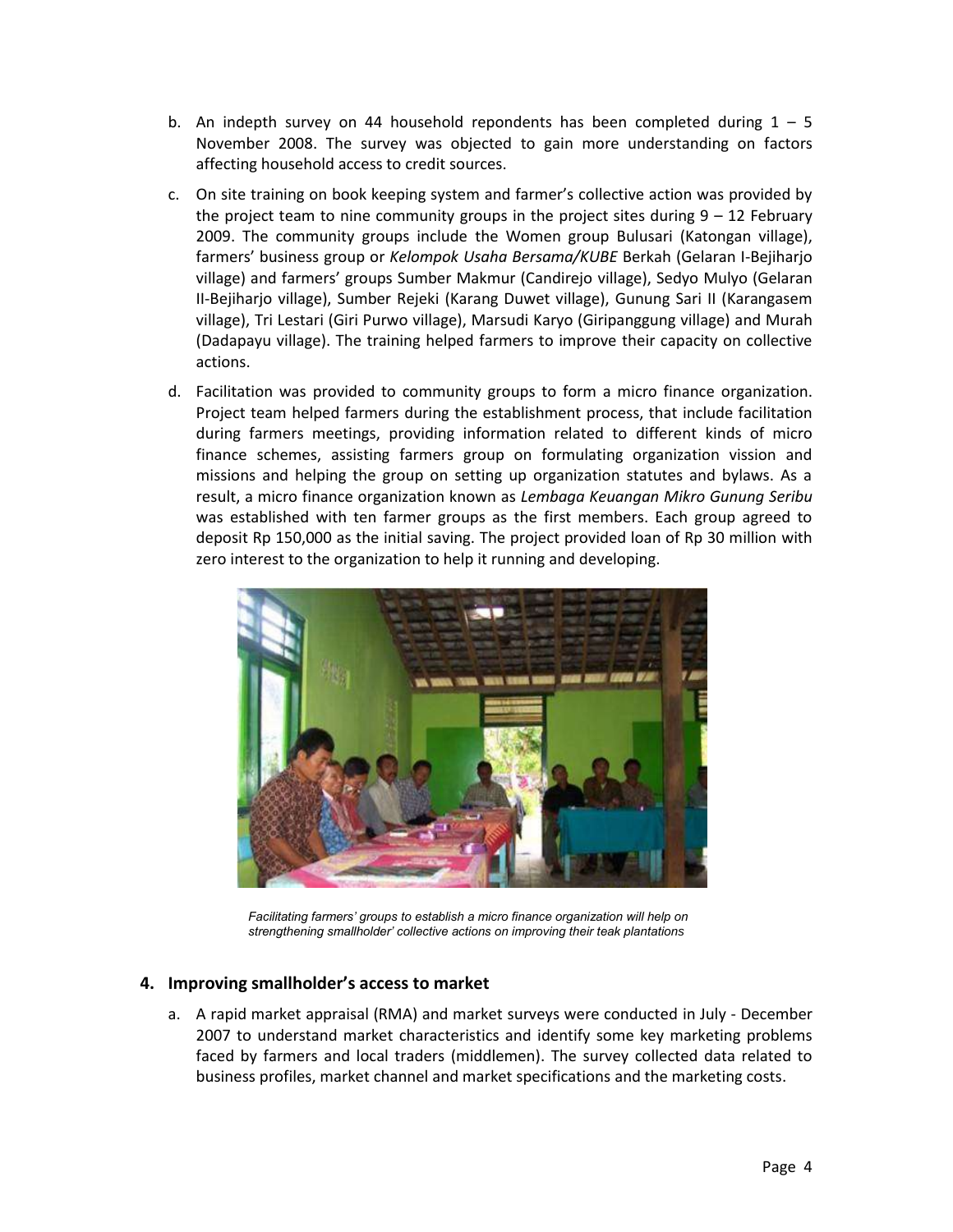- b. A study visit of project scientists and smallholder representatives to furniture factories in Jepara, Central Java was conducted in November 2007 (see 2.a) to provide smallholders experiences and understanding of teak market specifications and market demand. The visit enhanced smallholder knowledge on teak market specification and pricing system. Smallholders become more aware with the important of good timber quality for a better price.
- c. Two trainings on marketing aspect have been provided to smallholder teak growers and traders. The first training was held in 12 to 14 February 2008 to introduce farmers with the concept of Verification of Legal Origin (VLO). The training inform farmers with the

background and concept of wood tracking system, current regulations on community teak marketing, practical experiences in implementing Chain of Custody (CoC) system in forest community and field practices on tree marking system and wood legality documentation. Sixty participants coming from teak growers in seven villages, local traders and other participants were attended the training. The second training was held in July 2008, introducing farmers with valuation techniques of teak trees, including stumpage value measurements and teak log grading system. Both trainings improved farmers' understanding with teak marketing system and could improve farmer strategy on marketing their teak timber.



*Smallholder's trainings on timber verification of legal origin and valuation techniques introduce farmers to new potential market access and better economic returns.*

## *Teak Truths*

#### **1. Teak plantation in household economic structure**

Smallholder teak plantation plays very important roles for rural people, in particular for the people at Gunungkidul district, Yogyakarta. It's important roles are reflected on farmer's land use system, where in average, around 10% of the farmer's lands are allocated for teak woodlots within their very limited land ownership. Farmers plant their teak trees in agroforestry systems on their home garden, as tegalan or kitren. Although the economic contribution of teak wood sales to household total incomes is relatively low (in average is around 11.6%), teak trees could easily cashed and provide significant amount of money. Teak plantations play as household saving accounts, where if necessary can be cashed to fulfil household needs, such as during the hard times, wedding ceremony or sending their children to new schools. The people in Gunungkidul will usually sell their teak wood as the last resource, when other cashed resources such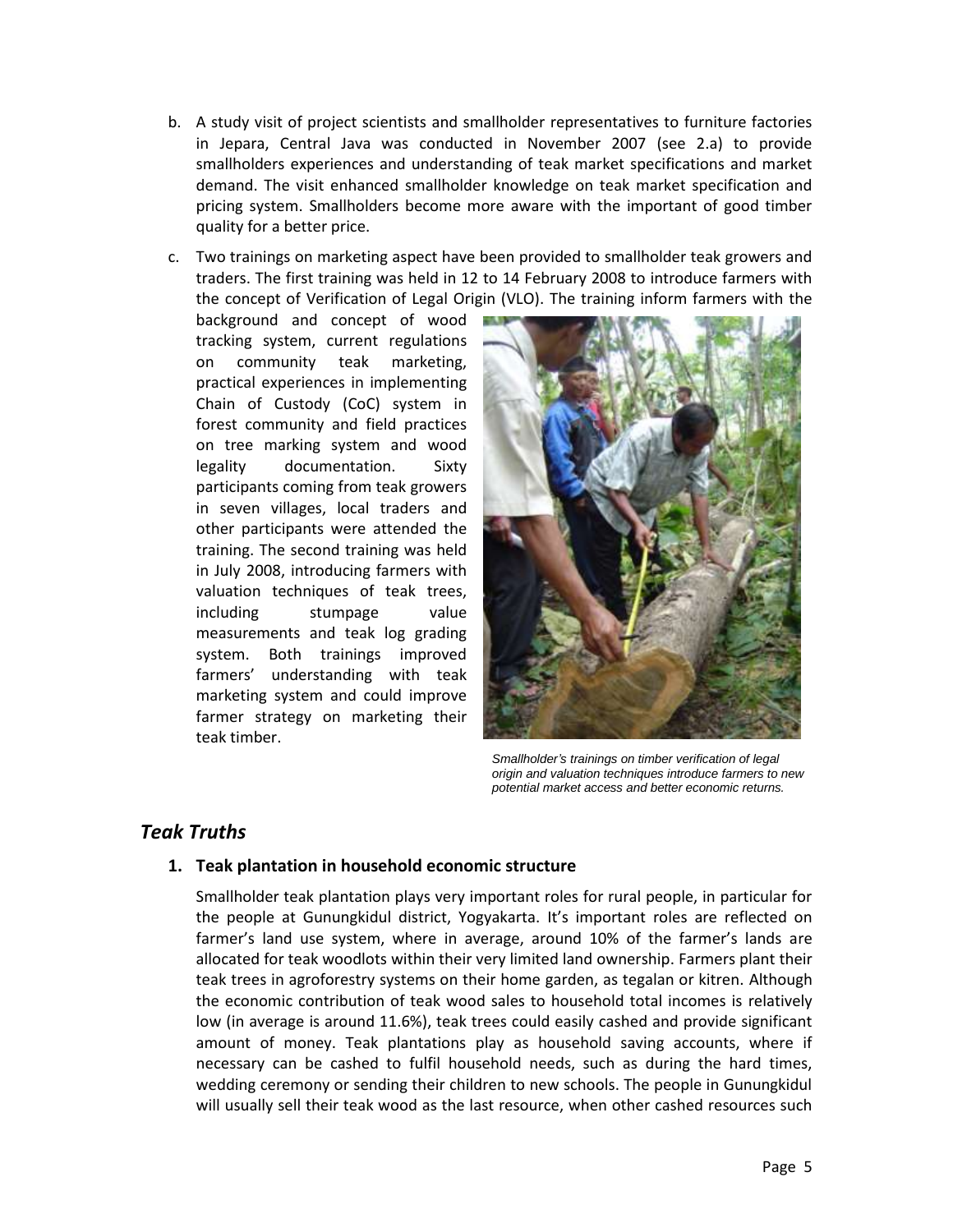

as motorcycles, electronic goods, jewellery and dairy animals are unavailable. These phenomena of harvesting teak trees to fulfil household urgent needs are locally known as *tebang butuh.*

*Share of teak selling on household income at different size of land occupation*

#### **2. Current silviculture practices of smallholder teak plantations**

Some significant impediments to profitable smallholder teak plantations are identified in their poor silvicultural techniques that lead to low quality timber. Most teak growers continue to depend on natural regeneration of their teak plantations, either through coppicing or natural seedlings. Most farmers don't do thinning and pruning for high quality timber. Growers lack motivation to improve their silvicultural practices as a result of their knowledge and capital limitations as well as the prevailing market incentive system.

Current silviculture characteristics are:

a. Trees are established half by natural regeneration and half by planted seedlings. About 70 percent of seedlings can be traced from wildings and 30 percent from local nursery seedlings, and are usually planted close together  $(2 \times 2 \text{ or } 2 \times 3 \text{ m})$ . Smallholders have difficulty accessing higher quality teak seedlings.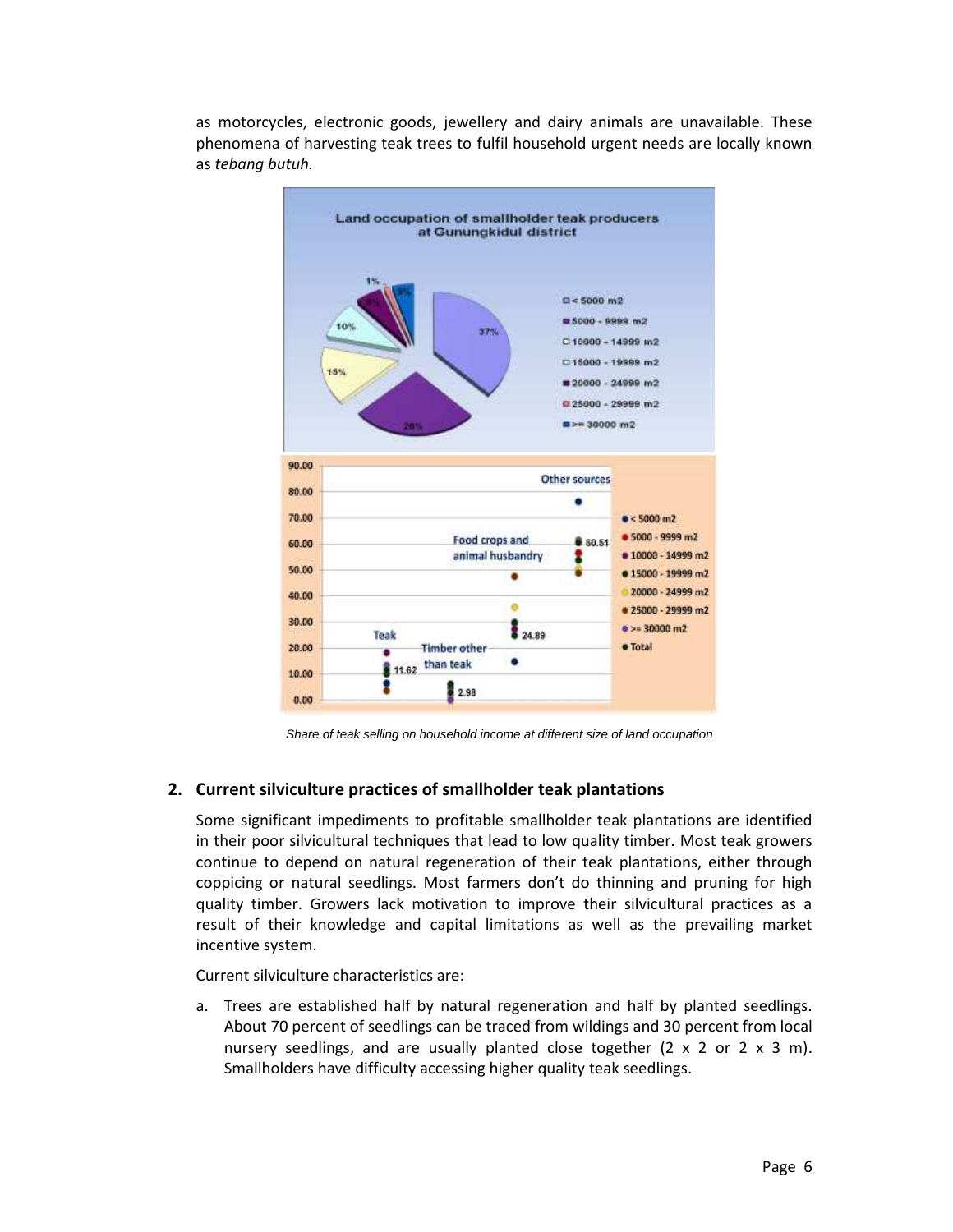



*Kitren, a model of smallholder teak plantations*

*Tegalan, an agroforestry system between teak and agriculture crops.*

- b. Weeding and fertilizing are mainly carried out for their intercropping plants.
- c. Pruning is conducted to collect fuel wood from branches, rather than controlling timber quality. Branches are cut using a machete, leaving 15-20 centimetre-longbranch stubs.
- d. Thinning is more likely to be carried out on high grade timber, as farmers often cut the biggest tree to sell when they need the cash.

#### **3. Smallholder access to loans**

While almost all surveyed smallholders need financial loans, only 12 percent of the loans are used for long-term investment activities, such as purchasing fertilizers and farming equipments. Most of the loans are used to meet their daily needs or other urgent payments such as children's school fees. Most smallholders, about 70 percents, obtain loans informally, such as from families, relatives and Rotating Saving and Credit Associations (ROSCA). The amount of loans from informal sources generally is less than Rp 1 million. Smallholders have difficulties in accessing loans, in particular if it is going to be used to finance their teak plantations business. Formal banks, both government and private owned, reluctant to provide credit for teak plantations for several reasons, such as high risk business of long term timber plantations and insufficient available collateral. Formal banks do not have specific credit scheme to finance timber plantations. The study however identified some potential strategies to improve smallholder access to loans, among others are through strengthening the institution capacity of ROSCA and develop links with some alternative lending institutions.

#### **4. Smallholder teak marketing practices**

Most of teak growers currently sell their teak in form of trees. Harvesting is mainly done by middlemen. This marketing system incurs risk for both teak growers and middlemen. Teak growers lose income due to under-measurement during harvesting; and lower prices for their timber due to poor price information, weak bargaining position and low quality of teak timber produced. On the other side, the middlemen sometimes lose profits due to poor access to farms that resulting in high harvesting cost, tree defects that reduce the quality of teak logs and high transaction costs for obtaining timber transport documents from the village and local government authority. The study proposes some recommendation to improve smallholder marketing strategy, i.e.:

a. Improve smallholder access to market information, such as by introducing log grading and price system applied in timber industries. The information will provide